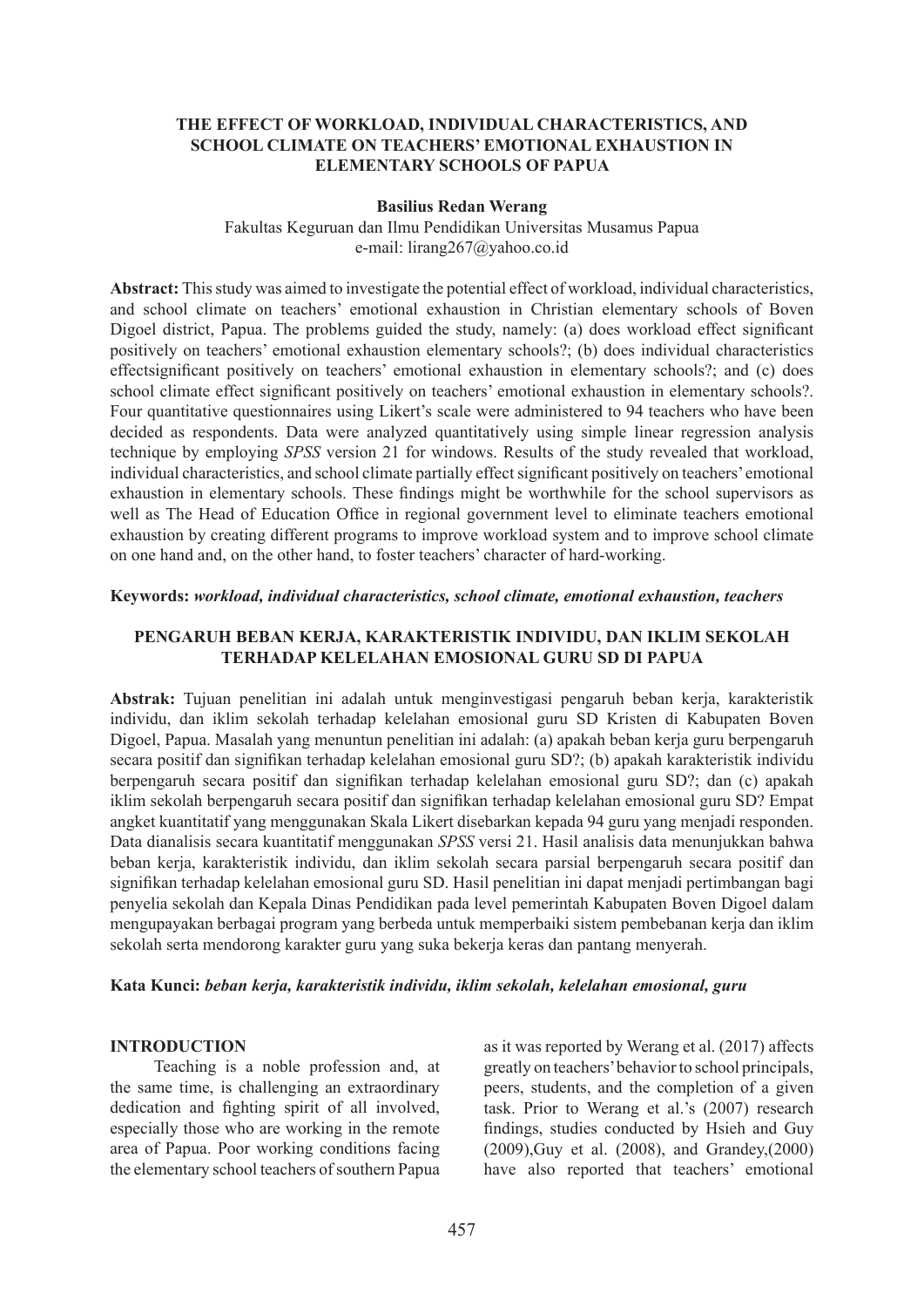exhaustion has not just affected on teachers' behavior to the such, but also affected greatly on the teachers' physical and psychological health.

Teachers' emotional health has become one of the utmost determined factors for school effectiveness. The important role of teachers' emotional health has motivated researchers (e.g. Ashforth & Humphrey, 1993; Becker et al., 2014; Cubukcu, 2012; Hogekamp et al., 2016; Muchinsky, 2000) to highlight the need of studies focusing on the effort of investigating employees' emotions in organizations.

Demerouti et al. (2010: 210) defined emotional exhaustion as a consequence of intensive physical, affective and cognitive strain, that is, as a long term consequence of prolonged exposure to certain job demands. Meanwhile AnbarandEker(2007: 15) opined that emotional exhaustion refers to the depletion of psychic energy or the draining of emotional resources. Whereas Maslachet al.'s(1996) findings revealed that feeling of being overextended and depleted are of leading symptoms of emotional exhaustion.

Emotional exhaustion is one of three aspects of job burnout, namely emotional exhaustion, depersonalization, and reduced personal accomplishments (Maslach & Goldberg, 1998; Schaufeli et al., 2009). Relating to emotional exhaustion, Maslach and Goldberg (1998:64) wrote as follows:

*Emotional exhaustion* refers to feelings of being emotionally overextended and depleted of one's emotional resources. The major sources of this exhaustion are work overload and personal conflict at work. People feel drained and used up, without any source of replenishment. They lack enough energy to face another day or another person in need. The emotional-exhaustion component represents the basic stress dimension of burnout.

Lloyd and King (2004) asserted that emotional exhaustion occurs with physical fatigue and its symptoms such as deficiency of energy, trouble sleeping, sense of dread, irrational anger, irritability, feeling of hopelessness, depression, apathy, lack of motivation, absentmindedness, problems in family, and increase in drinking.

Emotional exhaustion here refers to teachers' emotional exhaustion. Thomason (2011) suggested that the work of teaching requires teachers to always balance their daily emotional exhaustion. Teachers' emotional exhaustion affects negatively on the life of education institutions, such as deterioration of education quality services, high level of teacher absenteeism, and low level of teacher morale (Brotheridge & Lee, 2002; Grandey, 2003). Khan et al.' (2014) study found that teachers with emotional exhaustion tend to leave their personal or professional position.

A vary of studies have been conducted on emotional exhaustion (e.g. Burke & Greenglass, 1995; Brotheridge & Lee, 2002; Cameron, et al., 1994; Grandey, 2003; Lee & Ashforth, 1993; Lee & Ashforth, 1996). Since these previous studies were focused on the impact of emotional exhaustion such as physical and psychological health problems of employees (Burke & Greenglass, 1995; Lee & Ashforth, 1993) and quality decline of employees' performance (Cameron, et al., 1994; Lee & Ashforth, 1996; Brotheridge & Lee, 2002; Grandey, 2003), this study focuses on the effort of investigating the effect of teachers' workload, teachers' individual characteristics, and school climate on teachers' emotional exhaustion. I do believe, an adequate understanding on the effect of these factors is of important to design efforts of eliminating teachers' emotional exhaustion in Christian elementary schools of Boven Digoel district, Papua.

**First, teachers' workload.** Workload is a multidimensional and complex construct (Weinger et al., 2004) and, therefore, it is impossible to give a simple definition. According to Merriam Webster Dictionary (n/d.), workload is the amount of work or of working time expected or assigned. While Ippolito et al. (2010) viewed workload as over-workload resulted from work requirements exceeding human boundary which is individual has to practice a lot amount of works and complete it in a certain period, or lengthy working time causing the body or spirit not being able to bear the load. Similarly, Zhelthoukhova et al. (2012) viewed workload as the workload in the working environment exceeding personal capabilities which resulting in threats and the reactions of nervousness, anxiety, frustration, pressing, and annoyance. These reactions would change the physical and mental conditions of a person as well as the behavior (Zhelthoukhova et al., 2012). Allard et al. (2011) regarded workload as psychological and physiological costs spent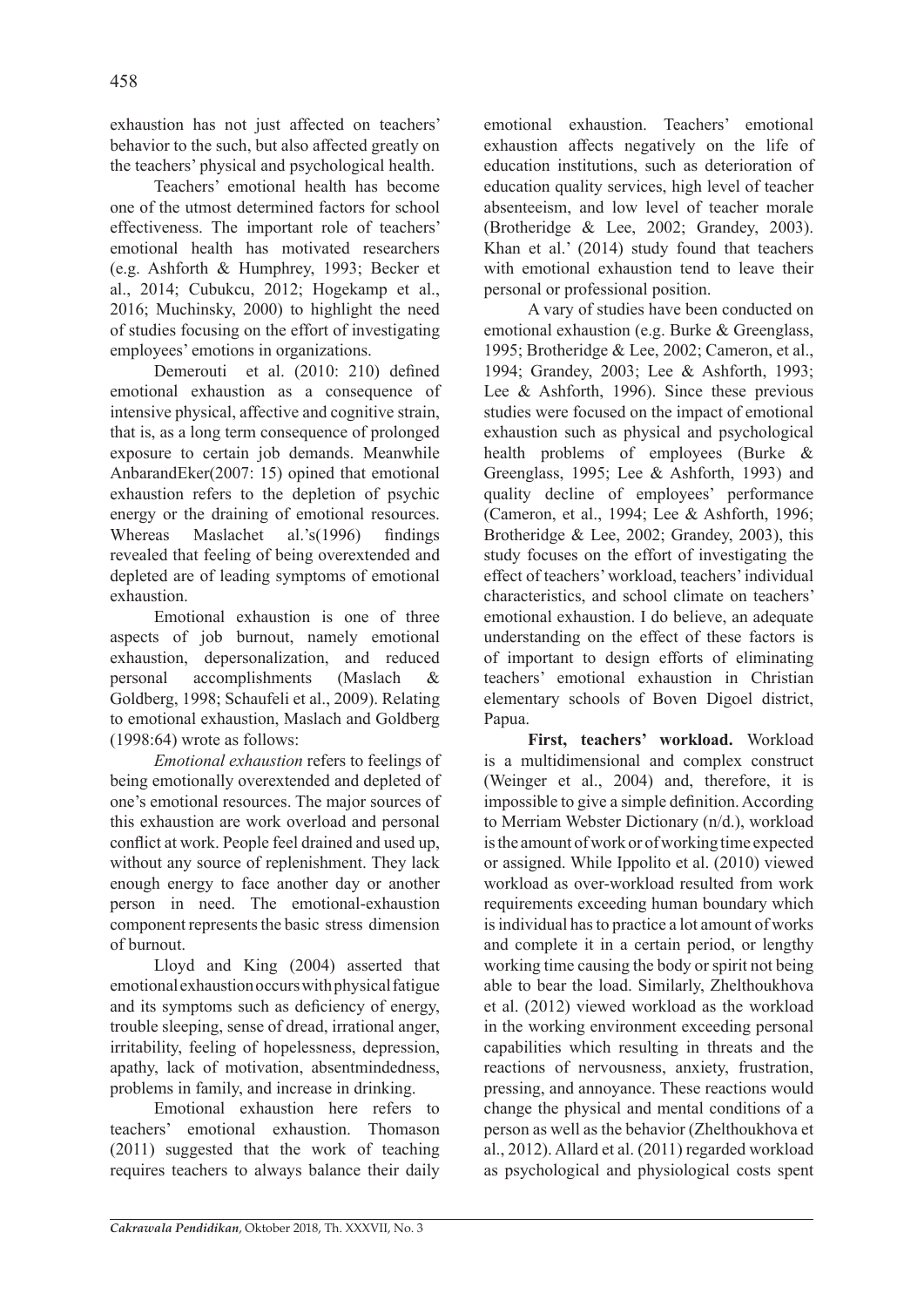by an employee in practicing a job to fulfill the requirements of a particular job.

The term workload here refers directly to teachers' workload. Teachers' workload is not just related to the teachers' work of teaching but all the given tasks that teachers have to be responsible for. Gates (2007: 12) described teachers' work overload as follows,

Teachers are asked to assume many often contradictory roles including providing academic instruction, maintaining order and discipline in the classroom, attending to social and emotional needs of students, and meeting the often conflicting expectations of students, parents, administrators, and the community.

Teaching has long been characterized throughout time by role conflict, ambiguity, and overload (Lieberman & Miller, 1984). To measure teachers' workload in Christian elementary schools of Boven Digoel district I employed *The Subjective Workload Assessment Technique (SWAT)* developed by United State Air Force (Virtanen et al., 2012). SWAT is a multidimensional scaling method designed to assess time load, mental effort load, and stress load (Reid et al. 1989). *Time load* occurs when an employee perceived large stress from the work frequency. In the context of *time load*, employees are required to complete jobs at a time limit established by employer and theyfeel not be able to do it. While *mental effort load* assesses how much conscious mental effort and planning are required to perform a certain task, whereas *psychological stress load* measures the amount of risks, confusion, frustration, anxiety related to task performance (Gawron, 2000). Factors such as fatigue, motivation, and psychological pressure would greatly affect to psychological stress load. SimilarlyWuet al. (2012) classified the source of workload into *time load, spirit investment,* and *mental stress*.In *time load* the work frequency is madly urgent, while in *spirit investments* one has to work hard mentally and physically to invest in physical activities for achieving the preset performance. Whereas *mental stress* referring to mental or perceptual activities invested in a certain work, such as thinking, making decision, calculation, and search.

Teachers' workload is associated with emotional exhaustion. Excessive workload may greatly harm health and result in negative emotion of teachers. Maslach and Goldberg (1998) found that almost half of employees have high level of emotional exhaustion due to the stress affected by heavy workloads, low supportive relations, personal engagement, less quantity of staff members, professional development, and understanding burnout. Through an extensive literature study on burnout, Schaufeli and Enzmann (1998) concluded that emotional exhaustion was particularly affected by workload, time pressure, lack of social support, and role stress. Besides, Xiaoming et al.'s (2014) research finding revealed a significant positive effect of workload on emotional exhaustion of medical staff.

Teachers with high workload having too little time to complete all the work of teaching, having non-teaching duties, and having inadequate rewards for teaching (Manthei et al., 1996; Maslach & Leiter, 1997). Teachers in Christian elementary schools of Boven Digoel district "often work in isolation from other teachers, receiving little performance feedback or support from colleagues and administrators, and have few opportunities for quality professional development" (Wood & McCarthy as cited in Gates, 2007: 13).

**Second, teachers' individual characteristics.** Individual characteristics is generally considered as to be exceptional that may establish the uniqueness of a person or a thing which support the conclusion that a person or thing in question can be linked to a known person or a known thing (Irwin Law, n/d). In this point of view, individual characteristics can be identified as having originated with a certain person or a certain thing.

Wigfield (2005) defined individual characteristics as self-confidence and personal characteristics that exist in themselves. Referring to the fact that each member of organization has its own perspectives, capabilities, preferences, and goals which are different from others; James (as cited in Syarif, 2015) viewed individual characteristics as interests, attitudes, and needs an employee brings to his or her place of work. Whereas Hurriyati (2005) defined individual characteristics as a psychological process influencing one's behavior in achieving, consuming and receiving goods, services, and experiences.

In line with the above definitions, individual characteristics can be simply defined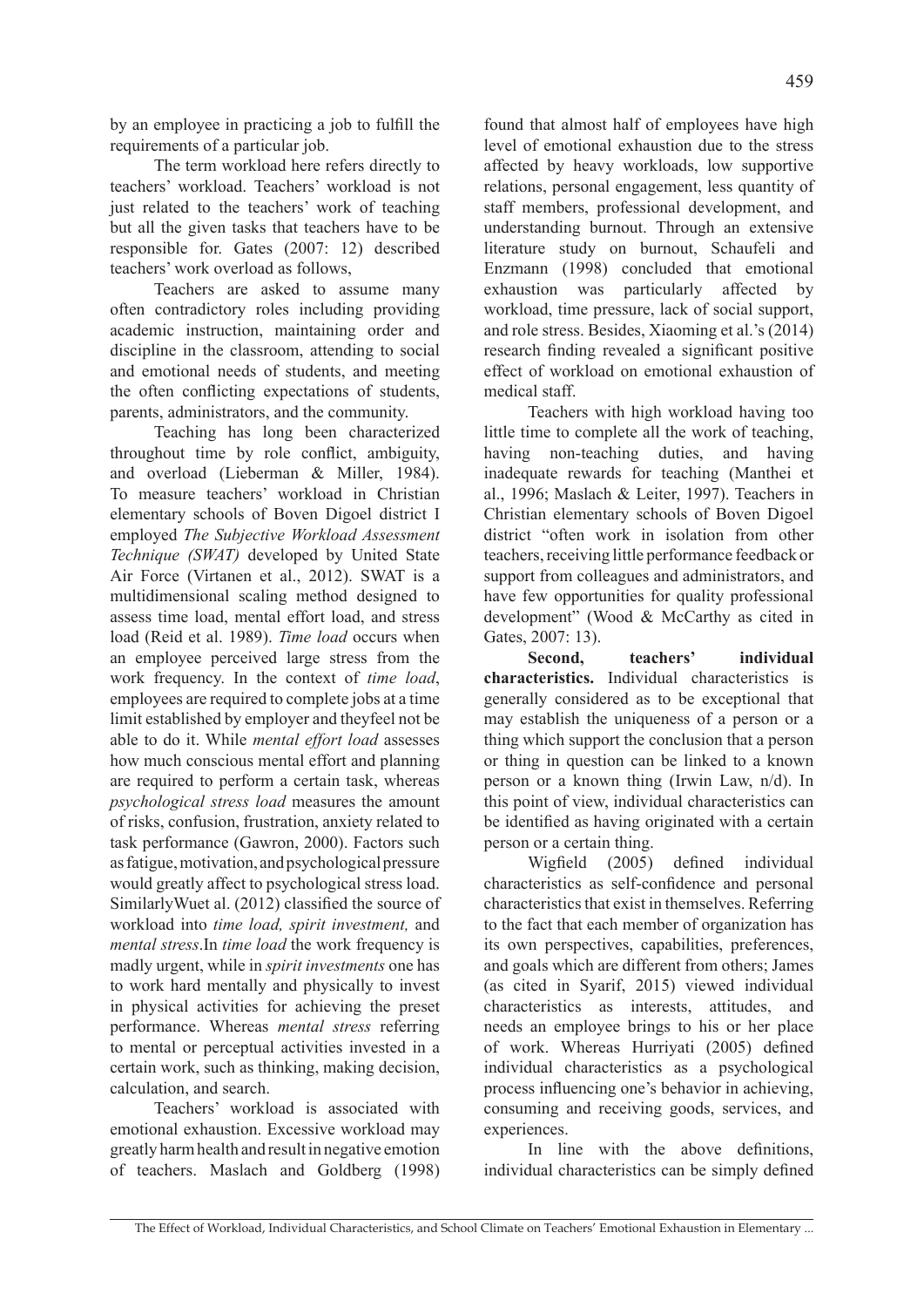as internal factors influencing employee's behavior in seeing and assessing others and work in a particular organization in which he or she works. For instance, employees who have positive thinking on all organizational tasks tend to seriously complete their work. They are able to take benefits from new challenging tasks as the opportunity to move forward. Conversely, employees who have negative thinking on all organizational tasks tend to work haphazardly and take no benefits from new challenging tasks. They tend to bring up a lot of complaints such as "work is not appropriate" or "work is too heavy" or "friends cannot work collaboratively", and so on.

Individual characteristics could be measured by using its components such as personal characteristics which include demographic characteristics (e.g. age, sex, marital status, and working period) , capability, personality, and education (Robins, 2007). Ivancevic et al. (1997) classified components of individual characteristics into capability, personality, perception, and attitude. In the similar way, Subyantoro (2009) classified components of individual characteristics into capability, values, attitude, and interest.

Individual characteristics is of important for the whole life of organization due to that the development of an organization depends greatly on its employees' way of completing all the given tasks. Maslach et al. (2001) argued that situational factors (such as work characteristics, work types, organizational characteristics) and individual characteristics (such as demographic characteristics, personal characteristics, and attitude to a particular job) are two factors which would greatly affect one's emotional exhaustion.

**Third, school climate.** Schools, just like other organizations, are a series of interactions that may affect all the individuals in a school as well as affect the total environment and the climate of the school (Werang&Agung, 2017a). Mitchell et al. (2010) defined school climate as shared beliefs, values, and attitudes that shape interactions between students, teachers, and school principal. Frieberg and Stein (as cited in Werang, 2014a) viewed school climate as the heart and soul of the school that draws teachers and students to love and wish to be a part of the school. Whereas Hoy and Forsyth (1986) defined school climate as individual perceptions related to his or her working environment. Despite of no single definition of school climate, scholars seem to agree that school climate is "the total sum of attitudes and behaviors elicited by the school's policies, practices, and physical environment; staff interaction with peers and students; opportunities for student engagement and leadership; beliefs and attitudes students bring to the school from their families and communities" (Community Matters as cited in Werang&Agung, 2017a: 59).

School climate deals with teachers' way of giving sense to their work environment (Werang & Lena, 2014). Hoyet al. (as cited in Werang, 2014a; Werang et al., 2016a) pointed out two dimensions of interpersonal interaction related to school organizational climate. Firstly, school principal's behaviors which consisted of four aspects as follows: (a) *aloofness*: refers to school principal's behaviors which are characterized by a formal and impersonal relationship; (b) *production emphasis*: refers to school principal's behaviors which are characterized by a very strict supervision that uses directions and stereotyped communication channels; (c) *trust*: refers to school principal's behaviors which are characterized by an effort of moving the organization forward, and (d) *consideration*: refers to school principal's behaviors which are characterized by a human relationship with his or her teachers. Secondly, teacher's behaviors which consisted of four aspects as follows: (a) *disengagement*: refers to teacher's tendency to be a nonchalant and view all the school tasks as a routine; (b) *hindrance*: refers to teacher's feeling that school principal just bother them with the routine tasks which they seeas unnecessary; (c) *esprit*: refers to fighting spiritresulted by a social-need satisfaction when teachers enjoy their success in completing school tasks, and (d) *intimacy*: refers to teacher's joy of being friend for others.

To measure elementary school climate, Halpin and Croft (as cited in Werang et al., 2016b) developed Organizational Climate Descriptive Questionnaire (OCDQ). The latest reference to measure school climate is Organizational Climate Index (OCI) which is recognized as the combination of a revised Organizational Climate Descriptive Questionnaire (OCDQ) and Organizational Health Inventory (OHI) [Hoy &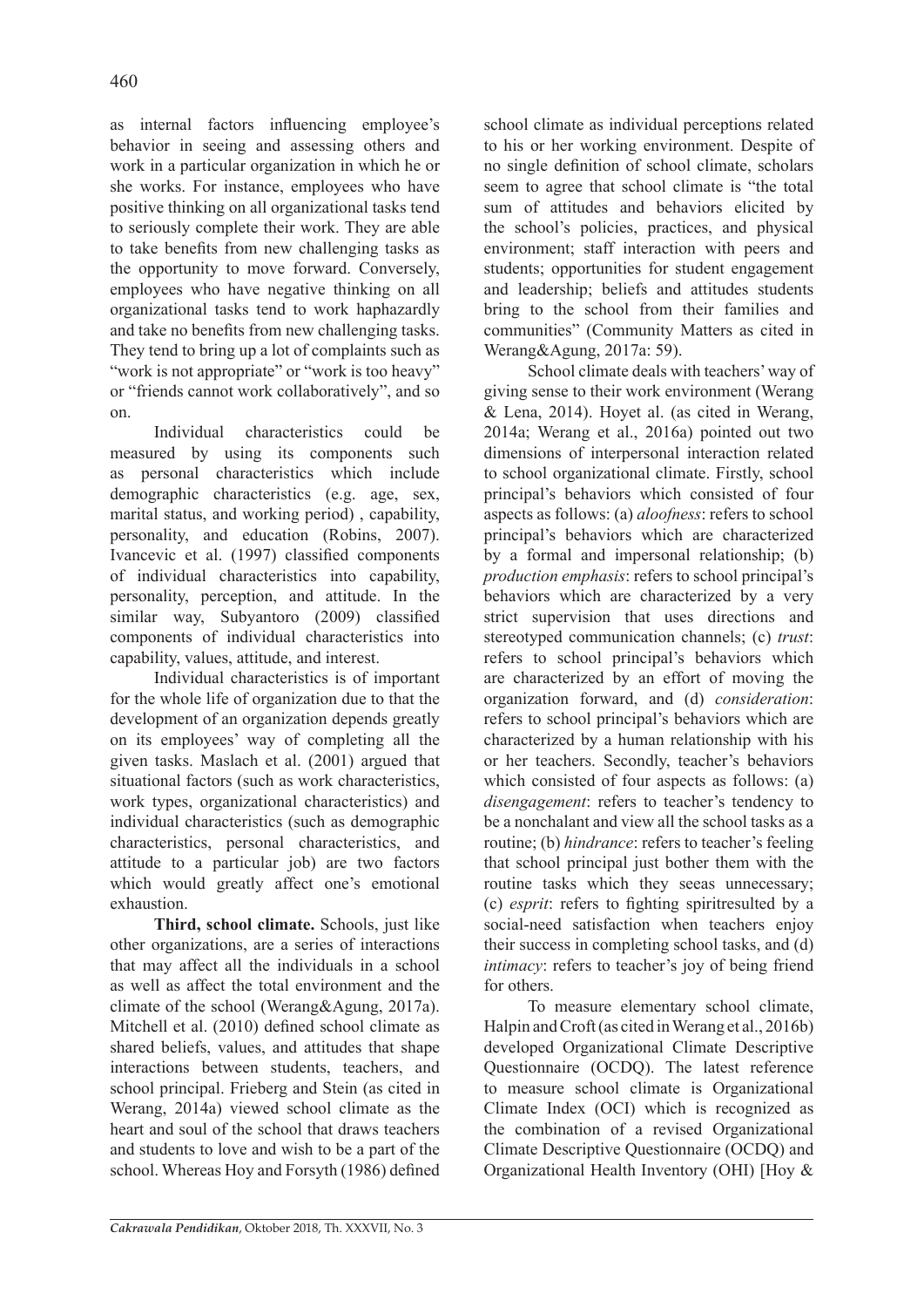Sabo, 1998]. Organizational Climate Index (OCI) captured an open and healthy school climate for students, teachers, school principal, and school community (Hoy et al., 2002).

School climate has been known as one of the prevalent factors affecting teachers' emotional exhaustion. A vary of studies (e.g. Hoy & Woolfolk, 1993;Singh & Billingsley, 1998; Grayson & Alvarez,2008) found that teachers' emotions, trust, relationships, achievements, and even self-confidence were greatly affected by the school climate.

### **METHOD**

### **Research Design and Sample**

This study employed a quantitative approach using a survey research design. A quantitative approach was used as it was conducted in a certain population or sample (Werang, 2015) and it sought to establish the effect of teachers' workload, individual characteristics, and school climate on teachers' emotional exhaustion in Christian elementary school teachers' of Boven Digoel district, Papua. A survey research design was used as it aimed to describe facts based onthe existing phenomena (Mulyana, 2013). Besides, a survey research design was also used because of the following considerations: (a) high representativeness; (b) lowcost; (c) convenient data gathering; (d) good statistical significance; (e) little researchers subjectivity; and (f) precis results [Werang, 2018; Werang & Agung, 2017b].

Four quantitative questionnaires using four Likert's scale were distributed to 94 teachers who are samples. Samples were drawn purposively due to that most of teachers were out at the time of data gathering. Based on the literature investigating the effect of teachers' workload, teachers' individual characteristics, and school climate on teachers' emotional exhaustion, conceptual model of this study is as presented in Figure 1 below.

Data were analyzed quantitatively using simple linear regression analysis technique by employing the *Statistical Package for Social Sciences (SPSS) version 21 for windows*. Null hypothesis  $(H_0)$  were follows: (a) teachers' workload effects significant negatively on their emotional exhaustion in Christian elementary schools of Boven Digoel district, Papua; (b) teachers' individual characteristics effect

significant negatively on their emotional exhaustion in Christian elementary schools of Boven Digoel district, Papua; and (c) school climate effects significant negatively on teachers' emotional exhaustion in Christian elementary schools of Boven Digoel district, Papua. Whereas research hypothesis  $(H_a)$  were follows: (a) teachers' workload effects significant positively on their emotional exhaustion in Christian elementary schools of Boven Digoel district, Papua; (b) teachers' individual characteristics effect significant positively on their emotional exhaustion in Christian elementary schools of Boven Digoel district, Papua, and (c) school climate effects significant positively on teachers' emotional exhaustion in Christian elementary schools of Boven Digoel district, Papua.



**Figure 1. Conceptual Model of the Study**

### **Measurement**

Teachers' workload was measured by modifying *SWAT* into 8 positive statements which were distributed over three aspects of workload (time load, mental effort load, paychological stress load). The inventory used a 4 point Likert's scale (4=strongly agree and 1=strongly disagree). Respondent wereasked to respond each statement on a scale of four alternative: strongly agree (SA), agree (A), disagree (D), and strongly disagree (SD). Sample of items included the following:"preparing learning devices is really draining energy", "I am regularly stress at work", "I regularly work over my students contact hours", "I have unrealistic time pressure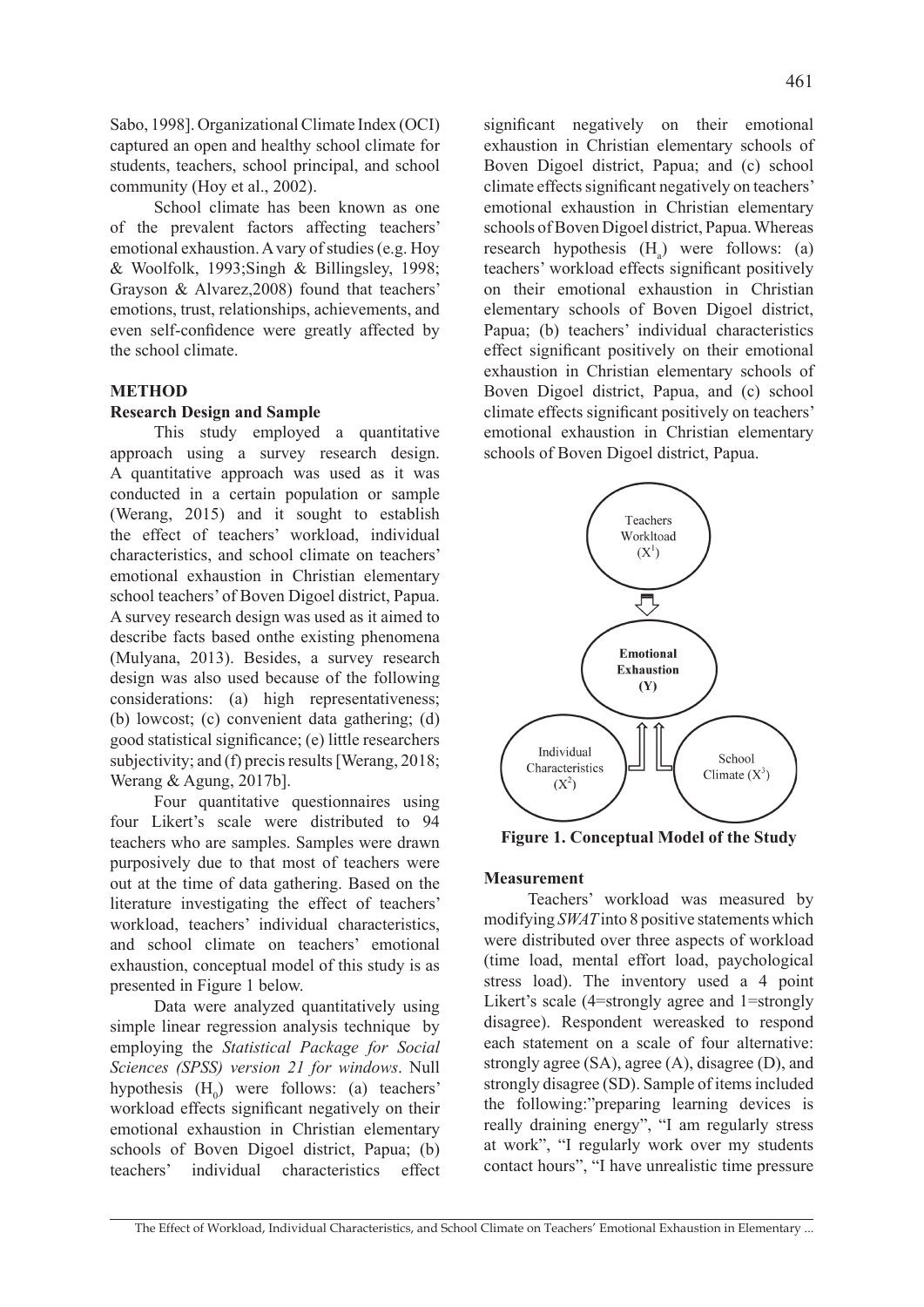and deadline", "I have to work intensely", "Different people at work demands thing from me that are hard to combine".

Teachers' individual characteristics was measured by modifying Robins' (2007) aspects of individual characteristics into 18 positive statements which were distributed over five aspects of individual characteristics (education and training, personality, capability, attitude to the work of teaching, and number of family members). The inventory used a 4 point Likert's scale (4=strongly agree and 1=strongly disagree). Respondent were asked to respond each statement on a scale of four alternative: strongly agree (SA), agree (A), disagree (D), and strongly disagree (SD). Sample of items included the following: "I finish my study on time", "I usually take time to attend training related to my work of teaching", "My parents expect me much to help my siblings", "I work hard to get extra income", "Being a teacher is a call to serve future generations of the nation".

School climate was measured by modifying OCDQ developed by Halpin and Croft (1963) into 29 positive statements which were distributed over eight aspects of school climate (alooffness, producation emphasis, trust, consideration, disengagement, hindrance, esprit, and intimacy). The inventory used a 4 point Likert's scale (4=strongly agree and 1=strongly disagree). Respondent were askedto respond each statement on a scale of four alternative: strongly agree (SA), agree (A), disagree (D), and strongly disagree (SD). Sample of items included the following: "Teachers seek special favors from the school principal", "Teachers interrupt other faculty members who are talking in staff meeting", "Teachers have too many committee requirements", "Teachers know family background of other faculty members", "The school principal goes out of his way to help teachers", and "The school principal helps teachers solve personal problems".

Teachers' emotional exhaustion was measured using *Maslach Burnout Inventory*  which consists of 7 positive statements. The inventory used a 4 point Likert's scale (4=strongly agree and 1=strongly disagree). Respondent were askedto respond each statement on a scale of four alternative: strongly agree (SA), agree (A), disagree (D), and strongly disagree (SD). The samples of items included the following:"I feel I get tired of my current job", "I feel that I have lost my enthusiasm about my profession", "I feel spiritually exhausted when arrive at home after work", "I feel I get exhausted at work both emotionally and cognitivelly", "My shifts at work make me exhausted", "Working with people all day long constitutes a serious burden for me", and "It makes me stressful to be in a direct communication with people".

# **RESULTS AND DISCUSSION Results**

As aforementioned, research data was quantitatively analyzed using simple linear regression analysis technique by employing *Statistical Package for Social Sciences (SPSS) version 21 for windows*to investigate the effect of teachers' workload  $(X<sup>1</sup>)$ , teachers' individual characteristics  $(X^2)$ , and school climate  $(X^3)$  on teachers' emotional exhaustion (Y) in Christian elementary schools of Boven Digoel district, Papua. Results of data analysis of the effect of teachers' workload on their emotional exhaustion in Christian elementary schools of Boven Digoel district, Papua, is as presented in Tabel 1.

**Table 1. The effect ofworkload (X1 ) on emotional exhaustion (Y)**

| Effect of $X^1$ on $Y$ |  |        |  |  |
|------------------------|--|--------|--|--|
| N                      |  | 94     |  |  |
| R                      |  | .892   |  |  |
| $R^2$                  |  | -795   |  |  |
| count                  |  | 18.909 |  |  |
| .05                    |  | 1.986  |  |  |

# **Effect of X1 on Y**

Data in table 1 revealed that at the level of *alpha* (Q) = .05 the value of  $t_{\text{count}} = 18.909 > t_{\text{table}}$  $= 1.986$ . It means that research hypothesis (H<sub>a</sub>) "teachers' workload effects significant positively on their emotional exhaustion in Christian elementary schools of Boven Digoel district, Papua", **is accepted**. In other words, at the level of *alpha* ( $\alpha$ ) = .05 null hypothesis (H<sub>0</sub>) that teachers' workload effects significant negatively on their emotional exhaustion in Christian elementary schools of Boven Digoel district, Papua, is rejected. Further, based on the result of simple linear regression analysis, the coefficient value of  $\mathbb{R}^2$  is .795. It means that 79.5% of teachers' emotional exhaustion in Christian elementary schools of Boven Digoel district, Papua,is explained by teachers' workload.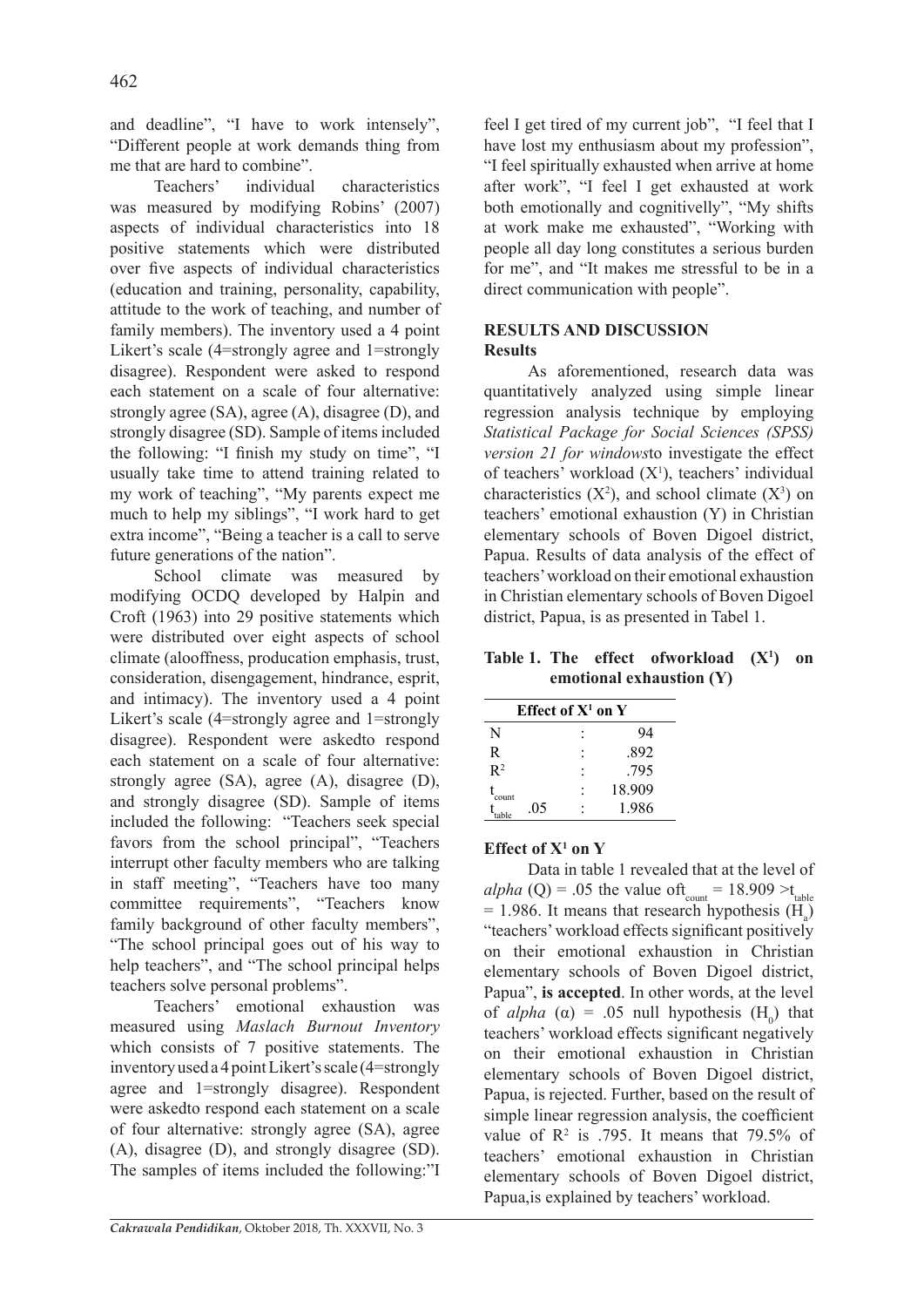Meanwhile, results of data analysis of the effect of teachers' individual characteristics  $(X<sup>2</sup>)$  on teachers' emotional exhaustion  $(Y)$  in Christian elementary schools of Boven Digoel district is as presented in Table 2.

**Table 2. The effect of individual characteristics (X2 ) on emotional exhaustion (Y)**

| Effect of $X^2$ on $Y$ |  |        |  |  |
|------------------------|--|--------|--|--|
| N                      |  | 94     |  |  |
| R                      |  | .923   |  |  |
| R <sup>2</sup>         |  | .853   |  |  |
| count                  |  | 23.085 |  |  |
| .05                    |  | 1.986  |  |  |

Data in table 2 revealed that at the level of *alpha* (Q) = .05 the value of  $t_{\text{count}} = 23.085 > t_{\text{table}}$ = 1.986. It means that the research hypothesis  $(H<sub>1</sub>)$ ) "teachers' individual characteristics effect significant positively on their emotional exhaustion in Christian elementary schools of Boven Digoel district, Papua", **is accepted**. In other words, at the level of  $alpha$  ( $\alpha$ ) = .05null hypothesis  $(H_0)$  that teachers' individual characteristics effect significant negatively on their emotional exhaustion in Christian elementary schools of Boven Digoel district, Papua, is rejected. Further, based on the result of simple linear regression analysis, the coefficient value of  $\mathbb{R}^2$  is .853. It means that 85.3 % of teachers' emotional exhaustion in Christian elementary schools of Boven Digoel district, Papua, is explained by teachers' individual characteristics.

Whereas, results of data analysis of the effect of school climate on teachers' emotional exhaustion in Christian elementary schools of Boven Digoel district, Papua, is as presented in Table 3.

Table 3. The effect of school climate  $(X^3)$  on **teachers' emotional exhaustion(Y)**

| Effect of $X^3$ on $Y$ |  |        |  |  |
|------------------------|--|--------|--|--|
| N                      |  | 94     |  |  |
| R                      |  | .926   |  |  |
| $R^2$                  |  | .857   |  |  |
| count                  |  | 23.486 |  |  |
| .05                    |  | 1.986  |  |  |

#### **Effect of X3 on Y**

Data in Table 3 means that the reseach hypothesis  $(H_a)$ " school climate effects significant positively on techers' emotional exhaustion in Christian elementary schools of Boven Digoel district, Papua", **is accepted**. In other words, at the level of*alpha* ( $\alpha$ ) = .05, null hypothesis  $(H_0)$  that school climate effects significant negatively on teachers' emotional exhaustion in Christian elementary schools of Boven Digoel district, Papua, is rejected. Further, based on the result of simple linear regression analysis, the coefficient value of  $\mathbb{R}^2$  is .857. It means that 85.7 % of teachers' emotional exhaustion in Christian elementary schools of Boven Digoel district,

Based on the results of data analysis as it were presented above, empirical model of the effect of teachers' workload, individual characteristics, and school climate on teachers' emotional exhaustion in Christian elementary schools of Boven Digoel district is as reflected in Figure 2 below.

Papua, is explained by school climate.



**Figure 2. Empirical model of the research**

#### **Discussion**

This study is aimed at investigating the potential effect of teachers' workload, teachers' individual characteristics, and school climate on teachers' emotional exhaustion in Christian elementary schools of Boven Digoel district, Papua. Results of data analysis revealed a positive and significant effect of teachers' workload on their emotional exhaustion in Christian elementary schools of Boven Digoel district, Papua as it was indicated by the value

The Effect of Workload, Individual Characteristics, and School Climate on Teachers' Emotional Exhaustion in Elementary ...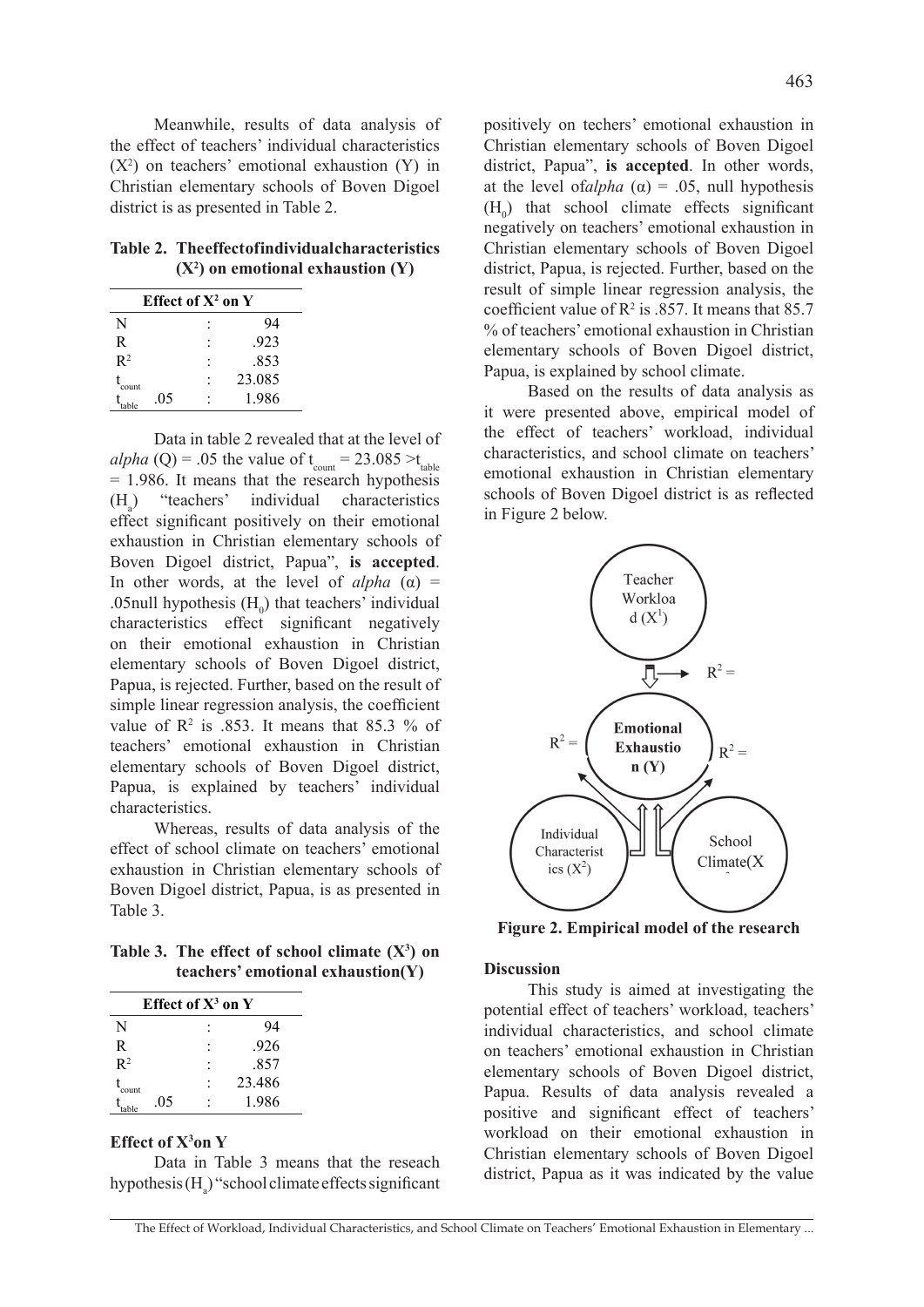of R<sup>2</sup> = .795 and the coefficient value of  $t_{\text{count}}$  =  $18,909 > t_{table} = 1.986$ . It means that increasing one point in teachers' workload will increase 0.795 point in teachers' emotional exhaustion in Christian elementary schools of Boven Digoel district, Papua. Conversely, reducing one point in teachers' workload will reduce 0.795 point in teachers' emotional exhaustion in Christian elementary schools of Boven Digoel district, Papua. Result of this study is in line with Maslach and Goldberg's (1998), Schaufeli and Enzmann's (1998), and Xiaoming et al.'s (2014) research findings that employees' emotional exhaustion was greatly affected by their workload.

Teaching is a very stressful profession (Kyriacou & Sutcliffe, 1977; Johnson et al., 2005) especially those who are working in the remote areas. Rapid changing in Indonesian education curriculum requires teachers to continuously adjust themselves with such changing. Teachers in the remote elementary schools of Papua and in the remote Christian elementary schools of Boven Digoel alike would feel very success when they are able to gather students in the classroom. This success would certainly not be appreciated because this is not just unusual for the schools in other regions but also increasing teachers' workload in Christian elementary schools of Boven Digoel district. High level of teacher absenteeism in Papua (Werang et al., 2015; Werang et al., 2017; Werang & Pure, 2018) tends to require all the active teachers in Christian elementary schools of Boven Digoel district to teach more than one class.

Results of data analysis also revealed a positive and significant effect of teachers' individual characteristics on their emotional exhaustion in Christian elementary schools of Boven Digoel district, Papua, as it was indicated by the coefficient value of  $R^2 = .853$  and the coefficient value of  $t_{\text{count}} = 23.085 > t_{\text{table}} = 1.986$ . It means that increasing one point in teachers' individual characteristics will increase 0.853 point in teachers' emotional exhaustion in Christian elementary schools of Boven Digoel district, Papua. Conversely, reducing one point in teachers' individual characteristics will reduce 0.853 point in teachers' emotional exhaustion in Christian elementary schools of Boven Digoel district, Papua. Result of this study is in line with Maslach et al.'s (2001) research findings that employees' emotional exhaustion was greatly

affected by their individual characteristics (including demographic characteristics, personal characteristics, and attitude to the work).

Lack of training opportunity to boost teachers' readiness in implementing education curriculum seems to physically and psychologically drain. Besides, unavailability of books and other learning facilities have become yearly challenges facing the Christian elementary school teachers of Boven Digoel district in educating students to succeed. In this point of view, teachers who were able to adequately equip themselves with the knowledge and skills needed during their period of education will be able to take advantages from these short comings as a challenge to prepare their own learning facilities. Conversely, teachers who were not able to adequately equip themselves with the knowledge and skills needed during their period of education will, of course, consider these short comings as a very exhausted conditions and tend to continuously blame the government as the cause of all. These teachers are even not interested to create way of helping students with certain learning difficulties to understand teaching materials.

Finally, results of data analysis also revealed a positive and significant effect of school climate on teachers' emotional exhaustion in Christian elementary schools of Boven Digoel district, Papua, as it was indicated by the coefficient value of  $R^2 = .857$  and the coefficient value of  $t_{\text{count}} = 23.486 > t_{\text{label}} = 1.986$ . It means that increasing one point in school climate will increase 0.857 point in teachers' emotional exhaustion in Christian elementary schools of Boven Digoel district, Papua. Conversely, reducing one point in school climate will reduce 0.857 point in teachers' emotional exhaustion in Christian elementary schools of Boven Digoel district, Papua. Result of this study is in line with Hoy and Woolfolk's (1993), Singh and Billingsley's (1998), and Grayson and Alvarez's (2008) research findings that employees' emotional exhaustion was greatly affected by organizational climate.

Teachers' emotional exhaustion due to the work overload and the lack of individual capability would be easily overcome if all the teachers are motivated to help each other. In this point of view, having shared belief of the values contained in schools' vision and mission would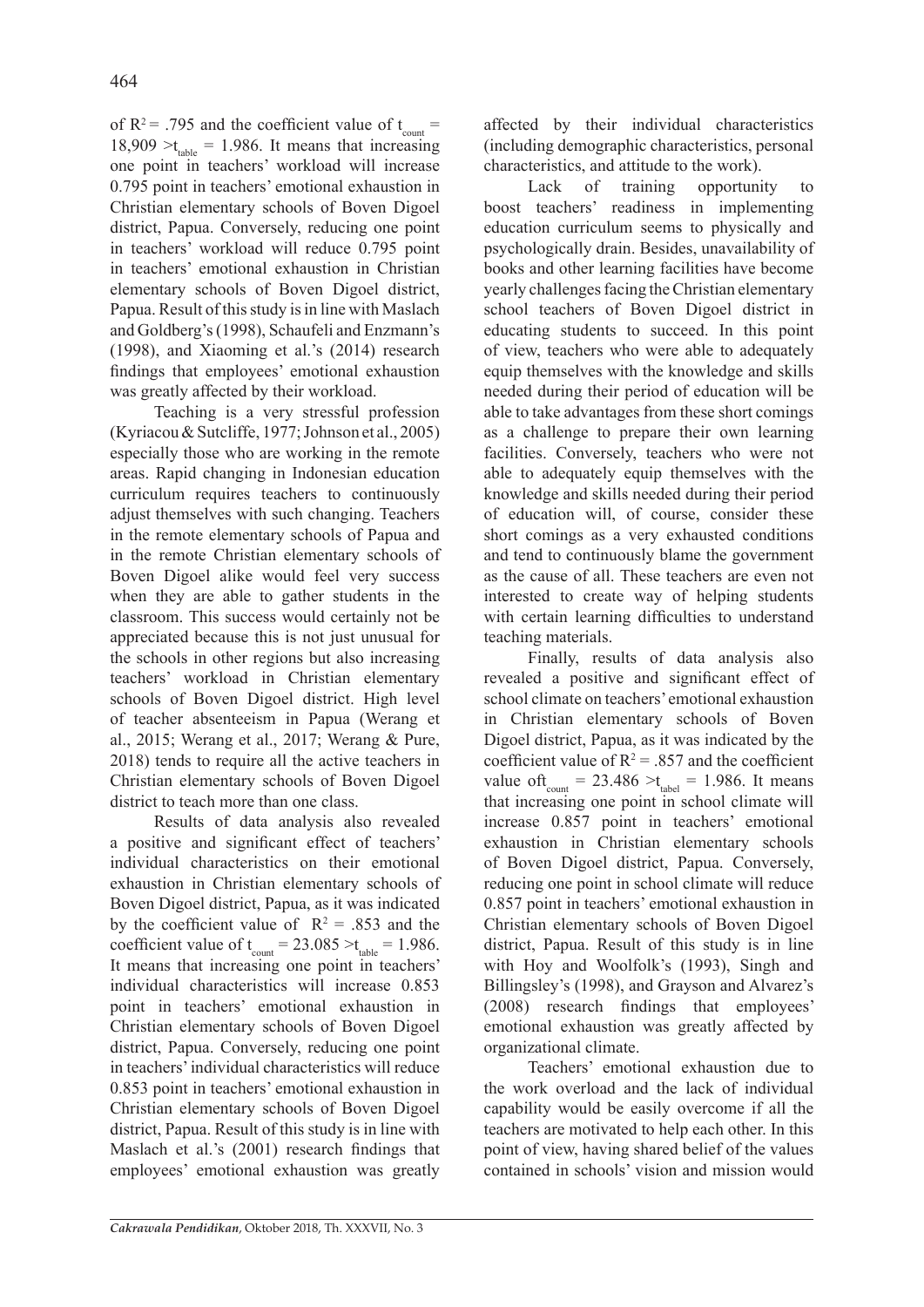School principal has a pivotal role in determining and influencing teachers' way of communicating and helping each other (Werang, 2014b). In this point of view, having school principal who acts as peer for teachers (Suriansyah & Aslamiah, 2015) and views teachers as integral part of his or her family in school (Werang et al., 2014) is the key to eliminate teachers' emotional exhaustion in Christian elementary schools of Boven Digoel district, Papua. Unfortunately, high level of school principal absenteeism as it was reported by Werang et al. (2015) and Werang et al. (2017) made it difficult for teachers to have leaders who are always with and for them. Besides, the existing gaps among teachers might affect negatively on the effort of creating a conducive school climate and, in turn, affect negatively on teachers' emotion.

# **CONCLUSION**

This study provided a closer look on the effort of investigating the potential effect of teachers' workload, teachers' individual characteristics, and school climate on teachers' emotional exhaustion in Christian elementary schools of Boven Digoel district, Papua. Based on the results of data analysis, the conclusions depicted from the results of the study are follows.

- a. Teachers' workload effects significant positively on their emotional exhaustion in Christian elementary schools of Boven Digoel district, Papua, as it was indicated by the coefficient value of  $R^2 = 795$  and the coefficient of *p-value* = .000. It means that 79,5 % of teachers' emotional exhaustion in Christian elementary schools of Boven Digoel district, Papua, was explained by teachers' workload, while the rest (20,5%) were explained by other variables.
- b. Teachers' individual characteristics effects significant positively on their emotional exhaustion as it was indicated by the coefficient value of  $R^2 = .853$  and the coefficient of *p-value* = .000. It means that 85.3 % of teachers' emotional exhaustion in Christian elementary schools of Boven Digoel district, Papua, was explained by teachers' individual characteristics, while the rest (14,7%) were explained by other variables.

c. School climate effects significant positively on teachers' emotional exhaustion in Christian elementary schools of Boven Digoel district, Papua, as it was indicated by the coefficient value of  $R^2 = 0.857$  and the coefficient of *p*-value = .000. It means that 85,7% of teachers' emotional exhaustion in Christian elementary schools of Boven Digoel district, Papua, was explained by school climate, while the rest (14,3%) were explained by other variables.

Implications of these findingsare follows: (a) school supervisor and the head of education office at regional government level as well should take an effort of creating different programs to improve workload system and school climate on one hand and, on the other hand, foster teachers' character of working hard; and (b) the absence of empirical study investigating the effect of workload, individual characteristics, and school climate on teachers' emotional exhaustion in Christian elementary schools of Boven Digoel district, Papua, findings of this study may theoretically addthe existing literature on thistopic.

Since this empirical study was limited on the effort of investigating the potential effect of workload, individual characteristics, and school climate on teachers' emotional exhaustion in Christian elementary schools of Boven Digoel district, Papua, future studies on the similar topics with a wider range of samples and of variables are fully recommended.

# **ACKNOWLEDGEMENT**

The study presented in this manuscript was made by several individuals. Many thanks tosponsors and all the respondent who have contributed in a special way to the study. I would like to thank my families for cheering me on through the rough patches. I would also like to thank my friends for their ongoing support and encouragement. I do hope this study will benefit all the interested parties.

# **REFERENCES**

Adejumobi, F. T. and Ojikutu, R. K. (2013). School organizational climate and teacher job performance in Lagos State Nigeria. *Discourse Journal of Educational Research*, *1*(2), pp. 26-36.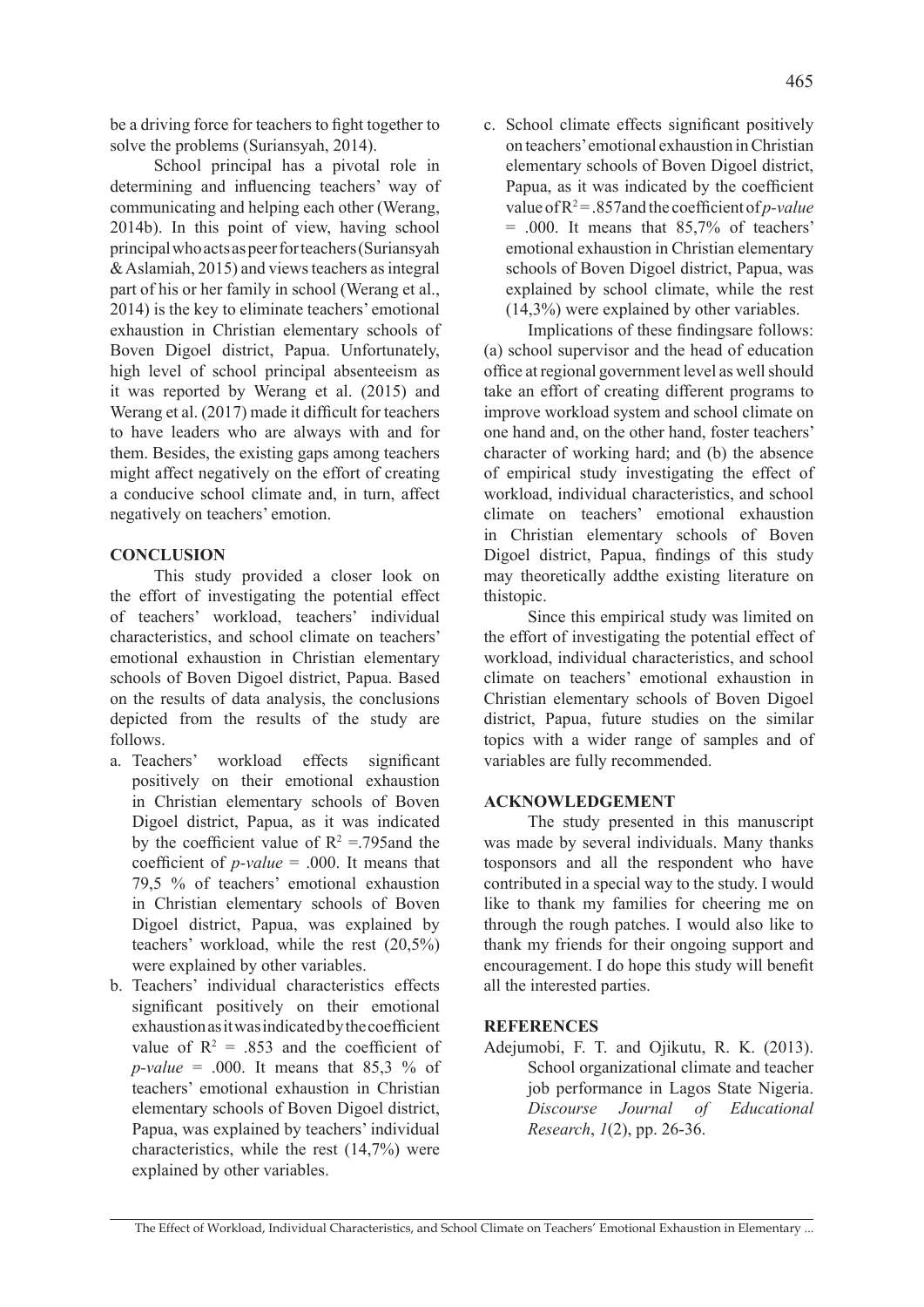- Allard, K.; Haas, L.; & Hwang, C.P. (2011). Family-supportive organizational culture and fathers' experiences of work-family Conflictin Sweden. *Gender*, *Workand Organization*, *18*(2),141-157.
- Anbar, A. & Eker, M. (2007). The relationship between demographic characteristics and burnout among academicians in Turkey. *Journal of Academic Studies*, *34*, 14-35.
- Ashforth, B. E. & Humphrey, R. H.(1993). Emotional labor in service roles: The influence of identity. *Academy of Management Review*, *18*(1), 88-115.
- Becker, E.S.; Goetz, T.; Morger, V. & Ranellucci, J. (2014). The importance of teachers' emotions and instructional behavior for their students' emotion – An experience sampling analysis. *Teaching and Teacher Education, 43,* 15-26.
- Brotheridge, C. M. & Lee, R.T. (2002). Testing a conservation of resources model of the dynamics of emotional labor. *Journal of Occupational Health Psychology*, 7, 57- 67.
- Burke, R. J. & Greenglass, E. (1995). A longitudinal study of psychological burnout in teachers. *Human Relations*, *48*(2), 187-202.
- Cameron, S. J.; Horsburgh, M. E. & Armstrong-Stassen, M. (1994). Job satisfaction, propensity to leave, and burnout in RNs and RNAs: A multivariate perspective. *Canadian Journal of Nursing Administration*, *7*(3), 43-64.
- Cubucku, F. (2013). The significance of teachers' academic emotions. *Procedia - Social and Behavioral Sciences, 70,* 649-653.
- Davis, K. & Newstrom. (1996). *Perilaku dalam organisasi*. Edisi Tujuh. Jakarta: Erlangga.
- Demerouti, E.; Mostert, K. & Bakker, A. B.(2010). Burnout and work engagement: A thorough investigation of the independency of both

construct. *Journal of Occupational Health Psychology*, *15*(3), 209-222.

- Freiberg, H. J. & Stein, T. A. (1999). Measuring, improving and sustaining healthy learning environments, in H. J. Freiberg (ed.), *School climate: measuring, improving, and sustaining healthy learning environments*. Philadelphia, PA: Falmer Press.
- Gawron, V.J. (2000). *Human performance measures handbook.* Mahwaw, NJ: Lawrence Erlbaum Associates.
- Gates, C. H. (2007). *Factors related to burnout in North Carolina public school teachers.* Dissertation presented to the Graduate Faculty of North Carolina State University. Raleigh, NC: North Carolina State University.
- Grandey, A. A. (2000). Emotion regulation in the workplace: A new way to conceptualize emotional labor. *Journal of Occupational Health Psychology*, *5*(1), 59-100.
- Grandey, A. A. (2003). When "the sow must go on": Surface and deep acting as predictors of emotional exhaustion and service delivery. *The Academy ofManagement*, *46*, 86-96.
- Grayson, J. L. & Alvarez, H. K. (2008). School climate factors relating to teacher burnout: A mediator model. *Teaching and Teacher Education, 24*(5), 1349-1363.
- Guy, M. E.; Newman, M. A. & Mastracci, S. H. (2008). *Emotional labor: Putting the service in public service*. Armonk, NY: Sharpe.
- Halpin, A. & Croft, D. (1963). *The Organizational Climate of Schools.* Chicago: The University of Chicago.
- Hoy, W. K. & Forsyth, P. (1986)*. Effective supervision: Theory into practice.* New York: Random House Inc.
- Hoy, W. K.& Woolfolk, A. E. (1993). Teachers' sense of efficacy and the organizational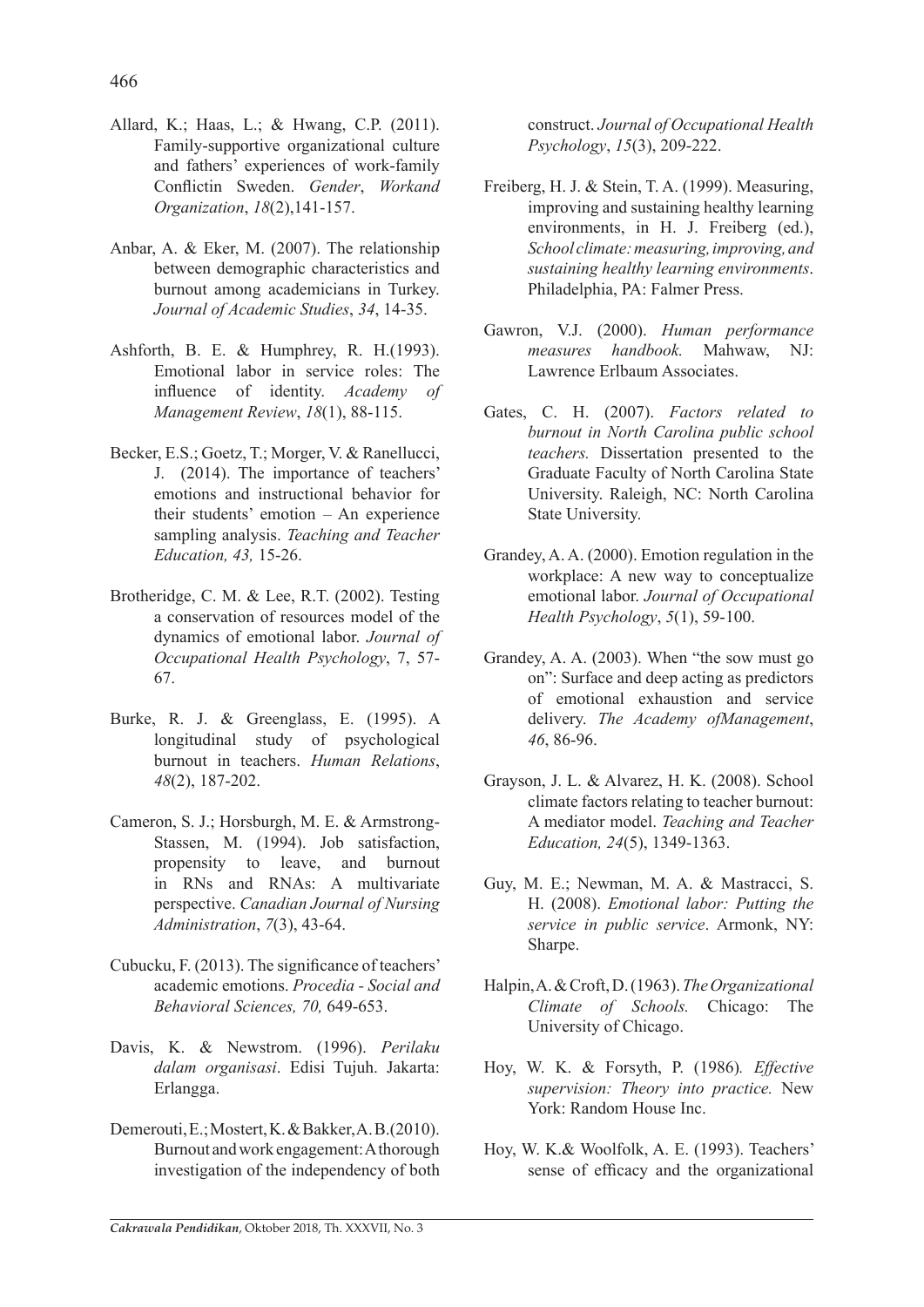health of schools. *The Elementary School Journal, 93,* 356-372.

- Hoy, W. K. & Sabo, D. J. (1998). *Quality Middle Schools.* Thousand Oaks, CA: Sage.
- Hoy, W. K., Smith, P. A. & Sweetland, S.R. (2002). The development of the organizational climate index for high schools: Its measure and relationship to faculty trust. *High School Journal*, *86*(2), 38-50.
- Hsieh, C. & Guy, M. E. (2009). Performance outcome: The relationship between managing the "heart" and managing client satisfaction. *Review of Public Personnel Administration*, *29*(1), 41-57.
- Hogekamp, Z.; Blomster, J.K.; Bursalioðlu, A.; Cálin, M.C.; Çetin«elik, M.; Hasstrup, L. & van den Berg, Y.H.M. (2016). Examining the importance of teachers' emotional support for students' social inclusion using the one-with-many design. *Frontiers in Psychology, 7,* 1-10.
- Hurriyati, R. (2005). *Bauran pemasaran dan loyalitas konsumen*. Bandung: Alfabeta.
- Ippolito, M.M.; Hines, D.A.; Mahmood, S. & Córdova, J.V. (2010). Pathways between marriage and parenting for wives and husbands: The role of co parenting. *Family Process*, *49*(1),59-73.
- Ivancevich. J.; Olelans, M. & Matterson, M. (1997). *Organizational behavior and management*. Sydney: Irwin.
- Irwin Law. (n/d). *Individual characteristics*. Retrieved on 15 August 2017 from: https:// www.irwinlaw.com/cold/individual\_ characteristics
- Johnson, S.; Cooper, C. L.; Cartwright, S.; Donald, I.; Taylor, P. & Miller, C. (2005). The experience of work-related stress accross occupation. *Journal of Managerial Psychology*, *20,* 179-187.
- Khan, F.; Yusoff, R. M.& Khan, A. (2014). Job demands, burnout and resources in teaching: A conceptual review. *World Applied Sciences Journal*, *30*(1), 20-28.
- Kyriacou, C. & Sutcliffe, J. (1977). Teacher stress: A review. *Educational Review*, 29, 299-306.
- Lee, R. T. & Ashforth, B. E. (1993). A longitudinal study of burnout among supervisors and managers: Comparison between the Leiter and Maslach (1988) and Golembiewski et al. (1986) models. *Organizational Behavior and Human Decision Processes*, *54*(3), 369-398.
- Lee, R. T.& Ashforth, B. E. (1996).A metaanalytic examination of the correlates of the three dimensions of job burnout. *Journal of Applied Psychology, 81(*2), 123-133.
- Lloyd, C. & King, R. (2004). A survey of burnout among Australian mental health therapist and social workers. *Social Psychiatry and Psychiatric Epidemiology*, *39*(9), 752-757
- Manthei, R.; Gilmore, A.; Tuck, B. &Addair, V. (1996). Teacher stress in intermediate schools. *Educational Research, 38*(1), 3-9.
- Maslach, C. &Leiter, M. P. (1997). *The truth about burnout: How organizations cause personal stress and what to do about it.*  San Francisco: Jossey-Bass.
- Maslach, C.; Jackson, S.& Leiter, M. (1996). *Maslach burnout inventory manual*. 3rd ed. Palo Alto (CA): Consulting Psychologist Press.
- Maslach, C. & Goldberg. (1998). Prevention of burnout: New perspective. *Apllied and Preventive Psychology, 7,* 63-74.
- Maslach, C.; Schaufeli, W. B. & Leiter, M. P. (2001). Job burnout. *Annual Review of Psychology*, *52,* 407-420.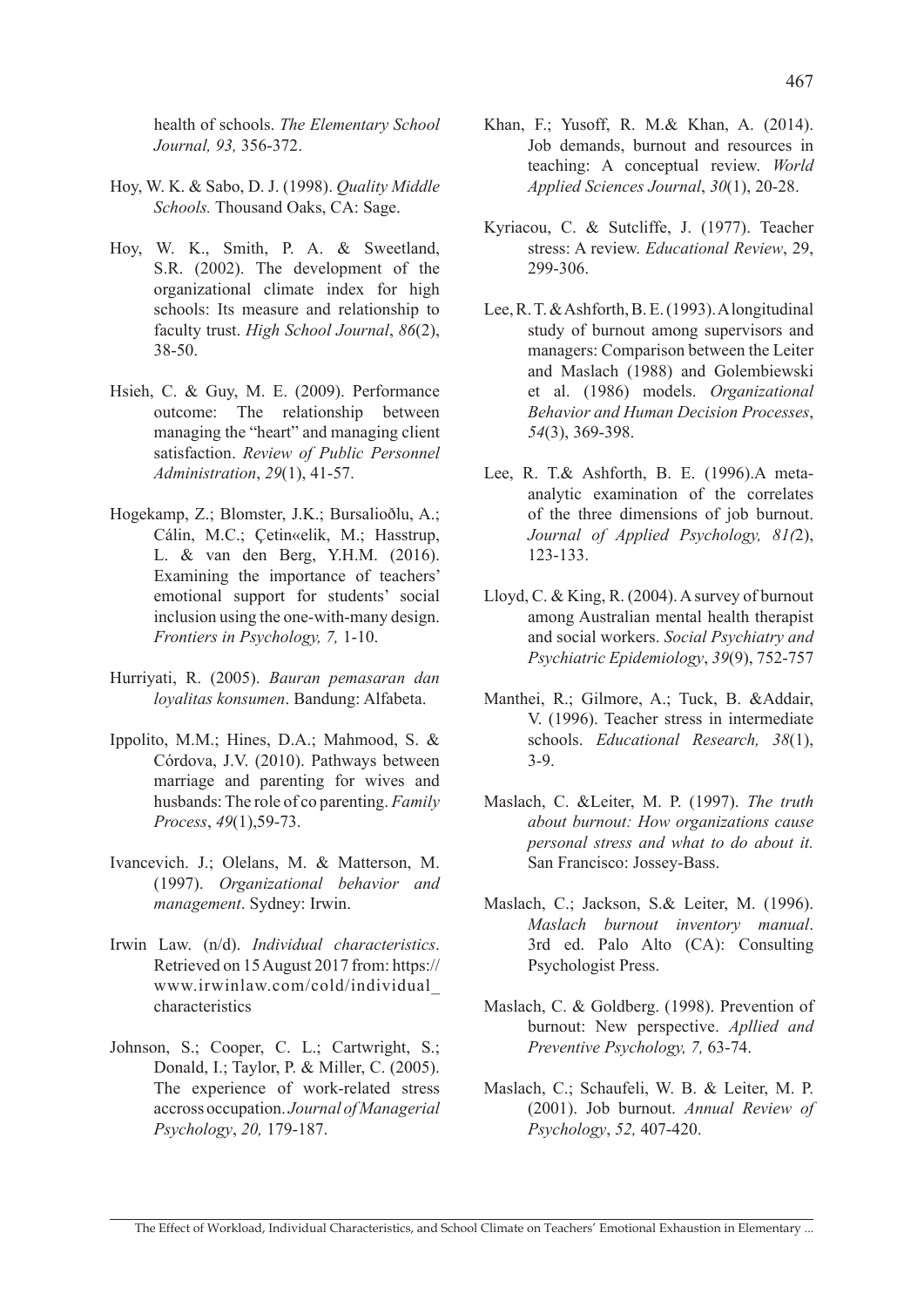- Merriam Webster Dictionary (n/d.). Workload. Retrieved on 21 October 2018 from: https://www.merriam-webster.com/ dictionary/workload
- Mitchell, M.M.; Bradshaw, C.P. & Leaf, P.J. (2010). Students and teachers' perceptions of school climate: A multilevel exploration of pattern of discrepancy. *Journal of School Health, 80*(6), 271-279.
- Muchinsky, P. (2000). Emotions in the workplace: The neglect of organizational behavior. *Journal of Organizational Behavior*, *21*(7), 801-805.
- Mulyana, B. (2013). Hubungan konsep diri, komitmen, dan motivasi berprestasi dengan prestasi renang gaya bebas. *Cakrawala Pendidikan, XXXII*(3), 488- 498.
- Reid, G. B.; Potter, S. S. & Bressler, J. R. (1989). *Subjective workload assessment technique (SWAT).*Wright Patterson Airforce Base, Ohio: Harry G. Amstrong Aerospace Medical Research Laboratory. Retrieved on 12 March 2016 from:https://www.google.co.id/?gws\_ rd=cr,ssl&ei=wgOIV7WrBsb4vgT-3KVg #q=reid+et+al.+(1989)+subjective+workl oad+assessment+technique
- Robbins, S. (2007). *Perilaku organisasi*. Edisi Kesepuluh. Jakarta: PT Macanan Jaya Cemerlang.
- Schaufeli, W. B. & Enzmann, D. (1998). *The burnout companion to study and practice. A critical analysis.* London: Taylor & Francis.
- Schaufeli, W.B.; Leiter, M. P. & Maslach, C. (2009). Burnout: 35 Years of Research and Practice. *Career Development International*, *14*(3), 204-220.
- Selamat, N.; Samsu, N. Z.& Kamalu, N. S. M. (2013). The impact of organizational climate on teachers' job performance. *E-Jounal Educational Research*, Vol. 2, No. 1, p. 71-82.
- Singh, K. & Billingsley, B. (1998). Professional support and its effect on teachers' commitment. *The Journal of Educational Research*, *91*(4), 229-239.
- Subyantoro, A. (2009). Karakteristik individu, karakteristik pekerjaan, karakteristik organisasi, dan kepuasan kerja pengurus yang dimediasi oleh motivasi kerja (Studi pada pengurus KUD di Kabupaten Sleman). *Jurnal Manajemen dan Kewirausahaan*, *11*(1), 11-19.
- Suriansyah, A. (2014). Hubungan budaya sekolah, komunikasi, dan komitmen kerja terhadap kinerja guru sekolah dasar negeri. *Cakrawala Pendidikan, XXXIII*  (3), 358-367.
- Suriansyah, A. & Aslamiah. (2015). Strategi kepemimpinan kepala sekolah, guru, orang tua, dan masyarakat dalam membentuk karakter siswa. *Cakrawala Pendidikan, XXXIV*(2), 234-247.
- Syarif, D. (2015). *Karakteristik Individu*. Retrieved on 2 February 2016 from: http:// theorymanajemendanorganisasi.blogspot. co.id/2015/12/karakteristik-individu. html
- Thomason, A. C. (2011). *Teacher personal and professional characteristics: Contributions to emotional support and behavior guidance in early childhood classroom*. A dissertation submitted to the Faculty of The Graduate School at The University of North Carolina. Greensboro.
- Virtanen, M.; Stansfeld, S. A.; Fuhrer, R.; Ferrue, J. E. & Kivimaki, M. (2012). Overtime work as a predictor of major depressive episode: A 5-year follow-up of the Whitehall II study. *Plos One*, *7*(1), e30719.
- Weinger, M. B.; Reddy, S. B. & Slagle, J. M. (2004). Multiple measures of anesthesia workload during teaching and nonteaching cases. *Anesthesia & Analgesia, 98*(5), 1419-1425.